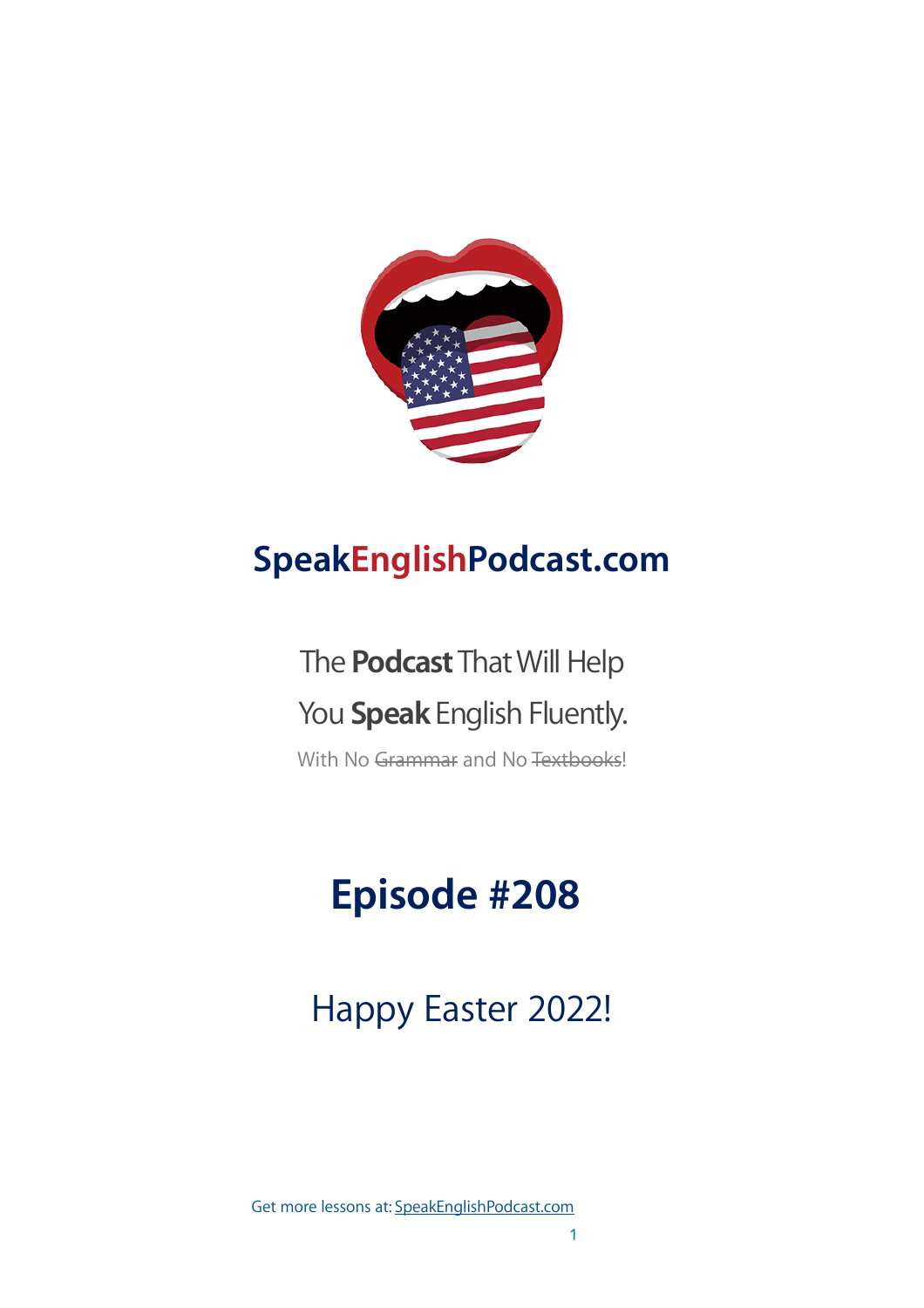Hi, everyone! I am Georgiana, your English teacher and founder of [SpeakEnglishPodcast.com.](http://speakenglishpodcast.com/) My mission is to help you speak English fluently.

Today I'll talk about something more festive. I'll talk about **Easter** and how **Americans** celebrate this holiday.

And with a fun **mini-story**, you'll improve your English fluency by answering many questions in English.

Before we get started, I just wanted to say hi if you are new here.

And if you are a long-time listener, I want to thank you for supporting this show by sharing it with your friends and family.

Ok, let's start!

Whenever **Easter** comes, everywhere I go, I see **chocolate eggs** and **Easter bunny cakes**.

But what do we celebrate on **Easter**? **Easter** is a Christian holiday celebrating the resurrection of **Jesus Christ** from the dead. The New Testament describes the resurrection occurring on the third day after his burial following his crucifixion by the Romans on Calvary around 30 AD.

Americans spend this holiday with friends and family, and some attend special services held in churches on **Easter.**

And while not all Americans observe the holiday from a spiritual point of view, **Easter** is certainly one of the most celebrated holidays in the States.

And if there's one thing people love doing during the holidays, it's eating. Let's take a look at the 3 most popular dishes at Easter.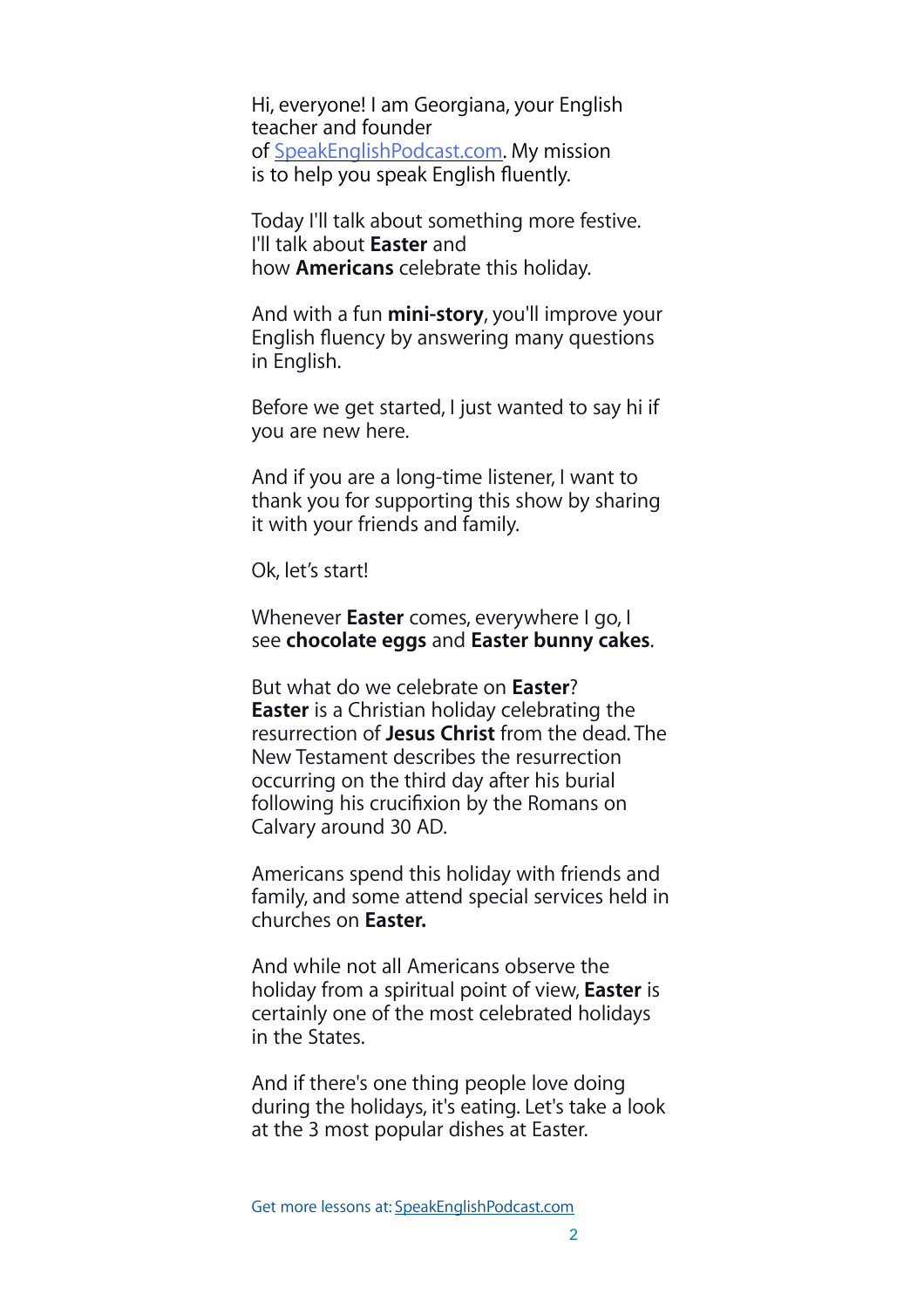#### **Hot Cross Buns**

These are a typical Easter food. It is a sweet bread seasoned with nutmeg, flavored with currants and apricots, and covered with a lemon glaze.

#### **Stuffed Leg of Lamb**

Americans also enjoy a stuffed **leg of lamb**. A delicious recipe, yet very easy to make. With parsley, garlic, bacon, and red wine.

#### **Honey Butter Ham**

Another very representative dish for this holiday is the **honey butter ham.**  This recipe is simple and is prepared in the oven or a slow cooker.

And how about the **colored eggs** and the **Easter Bunny** tradition?

Typically, people start dying hard-boiled eggs in a variety of colors the night before **Easter Sunday**. These eggs are left for the **Easter Bunny** on Saturday night. The Bunny comes and hides them all over the house. So when the children wake up on **Easter Sunday**, they get excited looking for the eggs and the **Easter baskets** filled with goodies.

The idea of the **Easter Bunny** giving candy and eggs is said to have originated in Germany during the Middle Ages. Pennsylvania Dutch settlers brought the rabbit to the United States in the 18th century.

Another fun fact about the Easter holiday is that **Easter** and **Halloween** often compete for the highest candy sales every year. Some years, Americans buy more candy the week before Easter than the week before Halloween.

How interesting. Right?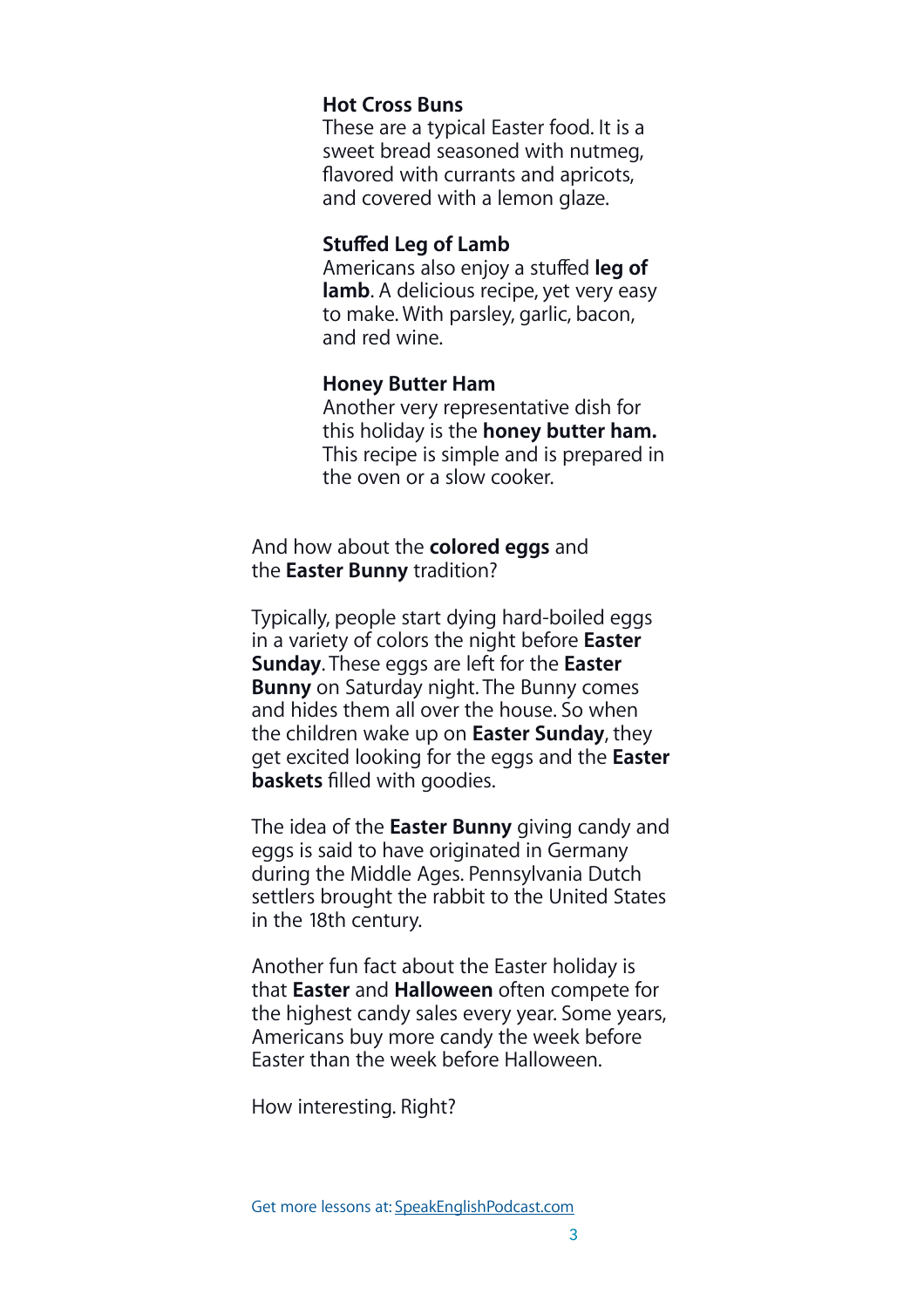If you want to tell us how you celebrated Easter this year, you can leave a comment on my website [SpeakEnglishPodcast.com.](http://SpeakEnglishPodcast.com)

Let's continue with a mini-story.



# **(practice your speaking)**

A mini-story is very simple. I ask easy questions on purpose so that you can simulate a conversation in English. It's like talking with another person in English.

Let's start!

# **The Easter Bunny was bored of always hiding colored eggs at Easter.**

**Was the Easter Bunny excited?** No. No. The Easter Bunny wasn't excited. He was bored. **Who was bored? Cinderella?** No. No. Cinderella wasn't bored, she worked all day. The Easter Bunny was bored. **Was the Easter Bunny hiding something?** Yes. He was hiding colored eggs. **Did he hide colored eggs in the summer?** No. No. The Easter Bunny hid colored eggs in Spring. We always celebrate Easter in Spring.

## **Santa was also bored of giving presents at Christmas to all the children in the world.**

#### **Was Santa happy?**

No. No. Santa wasn't happy. He was bored. **Who received presents?**  All the children in the world received presents. Santa gave presents every year to all the children in the world.

Get more lessons at: [SpeakEnglishPodcast.com](https://www.speakenglishpod.com/)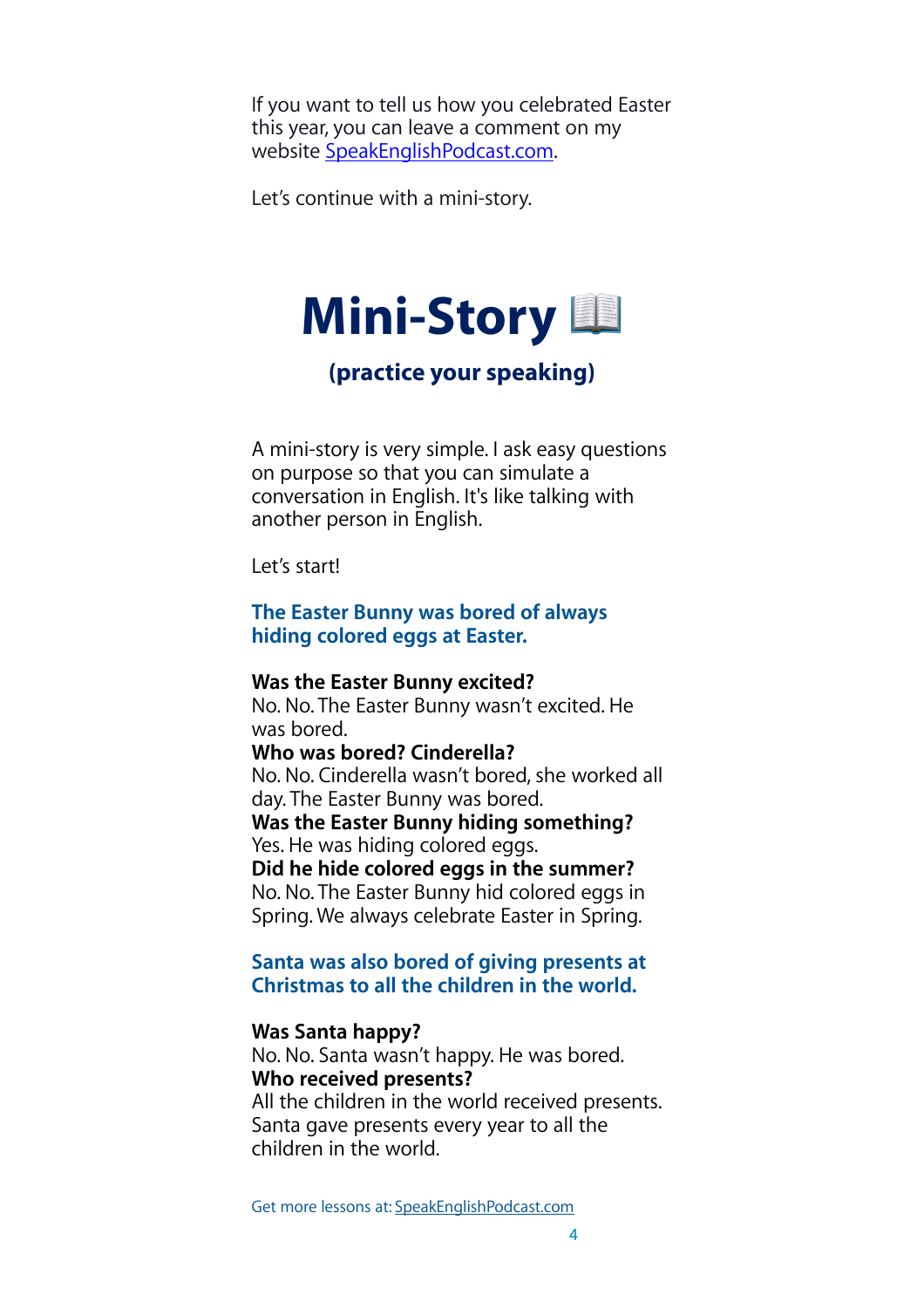#### **When did Santa give presents? In Spring?**

No. No. Santa gave presents at Christmas. We always celebrate Christmas in Winter not Spring.

**So one day, the Easter Bunny and Santa had a nice cup of tea and decided to swap jobs.**

#### **Were the Easter Bunny and Santa enemies?**

No. No. They weren't enemies. They were good friends.

#### **Did they have a big party?**

No. No. The Easter Bunny and Santa only had a cup of tea.

#### **Did they have a fight?**

No. No. They didn't have a fight. They were good friends. They actually decided to swap jobs.

#### **To swap what?**

To swap jobs. They decided to switch jobs.

## **That year, things were different. The Easter Bunny hid some colored eggs under the Christmas tree.**

#### **Were things different that year?**

Yes. Things were different that year. **Did he hide the colored eggs at Easter?** No. No. He didn't hide the colored eggs at Easter. He hid them at Christmas. **Where did he hide the colored eggs?** Under the Christmas tree. The Easter Bunny hid the colored eggs under the Christmas tree at Christmas.

## **And Santa had to fly in a helicopter to deliver presents at Easter because there was no snow.**

#### **Did Santa fly?**

Yes. Santa flew in a helicopter. **Why did he fly?** He flew because there was no snow and had to deliver many presents. **When did Santa deliver presents? In Winter?**

Get more lessons at: [SpeakEnglishPodcast.com](https://www.speakenglishpod.com/)